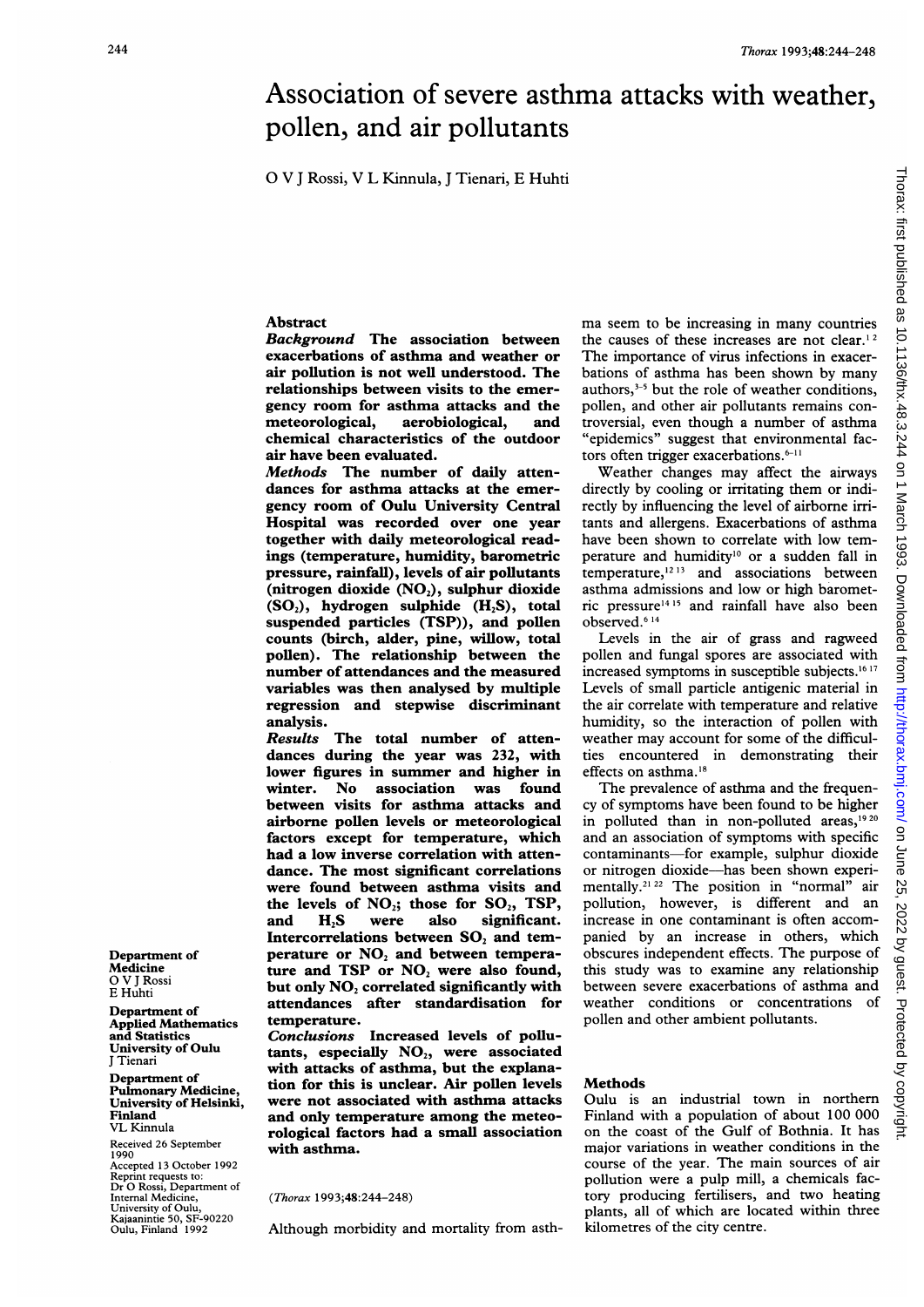#### PATIENTS

All the adult patients (aged 15-85 years) attending the emergency room at Oulu Univesity Central Hospital for asthma attacks during one year from <sup>1</sup> October 1985 to 30 September 1986 were included. The diagnosis of asthma was based on the variability of airways obstruction and all the patients fulfilled the criteria for asthma as proposed by the American Thoracic Society.23 The diagnosis of asthma was confirmed by one of the two senior respiratory physicians (VLK, EH) at the emergency room every morning.

## WEATHER

Maximum, minimum, and mean daily temperatures were measured at the meteorological station of the city of Oulu, and relative humidity, barometric pressure, and rainfall at Oulu airport, 15 kilometres from the city centre.

#### POLLEN

The concentrations of birch, alder, pine, willow, and total pollen were measured with a Burkard trap from March to October, the period when substantial amounts of pollen are present in the air in this area. The trap was managed by the Department of Botany at the University of Oulu and was placed on the roof of a building about 15 metres above the ground and three kilometres from the city centre. Detailed analysis was performed by the Finnish Aerobiology Group in Turku.

## POLLUTION

Nitrogen dioxide (NO<sub>2</sub>), sulphur dioxide  $(SO<sub>2</sub>)$ , hydrogen sulphide  $(H<sub>2</sub>S)$ , and total suspended particles (TSP) were measured at four points around Oulu. SO, was measured with a Philips PW 9755/00 analyser and  $H_2S$ with <sup>a</sup> Philips PW 9766/01 analyser, both with the coulometric titration method.  $NO<sub>2</sub>$ 



Weekly emergency room visits for asthma attacks in relation to weekly mean temperature levels and  $NO_2$  and  $SO_2$  concentrations during the period studied.

was measured with a Monitor Laboratories Model 8840 analyser by chemiluminescence. TSP were measured with <sup>a</sup> Philips PW 9790/00 device using the absorption of  $\beta$  radiation. Maximum concentrations of pollutants measured over one hour and mean daily concentrations were recorded.

### **STATISTICS**

Pearson's correlation coefficient and partial correlations calculated with BMDP statistical software<sup>24</sup> were used to describe the relation between the number of admissions and the variables measured. The stepwise discriminant analysis of BMDP and multiple regression analysis was used to check the results of the correlation analysis.

### Results

#### **ATTENDANCES**

There were 232 attendances at the hospital for asthma during the year, with daily numbers varying from zero to six. The mean (range) age of the patients was 50 (15-85) years and 42% of them were men. There was an obvious seasonal variation in visits, the numbers being lower in summer and higher in winter (figure).

# WEATHER, POLLEN, AND POLLUTANTS

The daily mean temperature during the year varied from  $-28^{\circ}$ C in January to  $+20^{\circ}$ C in July, the average for the year being  $+1.4$ °C. The daily mean relative humidity varied from 34% to 98%, barometric pressure from 977 to <sup>1048</sup> millibars, and rainfall from <sup>0</sup> mm to <sup>54</sup> mm per day.

The highest daily mean concentration of total pollen (4050 grains/ $m<sup>3</sup>$ ) was measured in the middle of June; the highest single pollen concentration for birch  $(4015 \text{ grains/m}^3)$  was also measured in June, and that for pine  $(2145 \text{ grains/m}^3)$  at the end of May, while the other pollen types remained below 300 grains/ $m^3$ .

Concentrations of  $SO_2$ ,  $H_2S$ ,  $NO_2$ , and TSP in the air were recorded as daily means

| Table 1 Daily mean and maximum concentrations                   |  |
|-----------------------------------------------------------------|--|
| $(\mu g/m^3)$ of ambient air pollutants during the year and air |  |
| quality guidelines developed by $WHO^*$                         |  |

|               |          | During the year | Air quality<br>guidelines from<br>WHO* |  |
|---------------|----------|-----------------|----------------------------------------|--|
| Pollutant     | Mean     | Range           |                                        |  |
| SO,           |          |                 |                                        |  |
| Daily mean    | $10-0$   | $0 - 56$        | 125                                    |  |
| Daily maximum | 31.0     | $1 - 241$       | 350                                    |  |
| H,S           |          |                 |                                        |  |
| Daily mean    | $3-1$    | $0 - 34$        | 150                                    |  |
| Daily maximum | $15 - 4$ | $0 - 172$       |                                        |  |
| NO,           |          |                 |                                        |  |
| Daily mean    | 13.4     | $0 - 69$        | 150                                    |  |
| Daily maximum | 38.5     | $0 - 154$       | 400                                    |  |
| <b>TSP</b>    |          |                 |                                        |  |
| Daily mean    | 18.3     | $0 - 90$        | 120                                    |  |
| Daily maximum | $38 - 5$ | $0 - 202$       |                                        |  |

SO<sub>2</sub>-sulphur dioxide; H<sub>2</sub>S-hydrogen sulphide; NO<sub>2</sub>nitrogen dioxide; TSP-total suspended particles. Daily mean-24 hour mean concentration; daily maximumlargest one hour mean concentration during the day.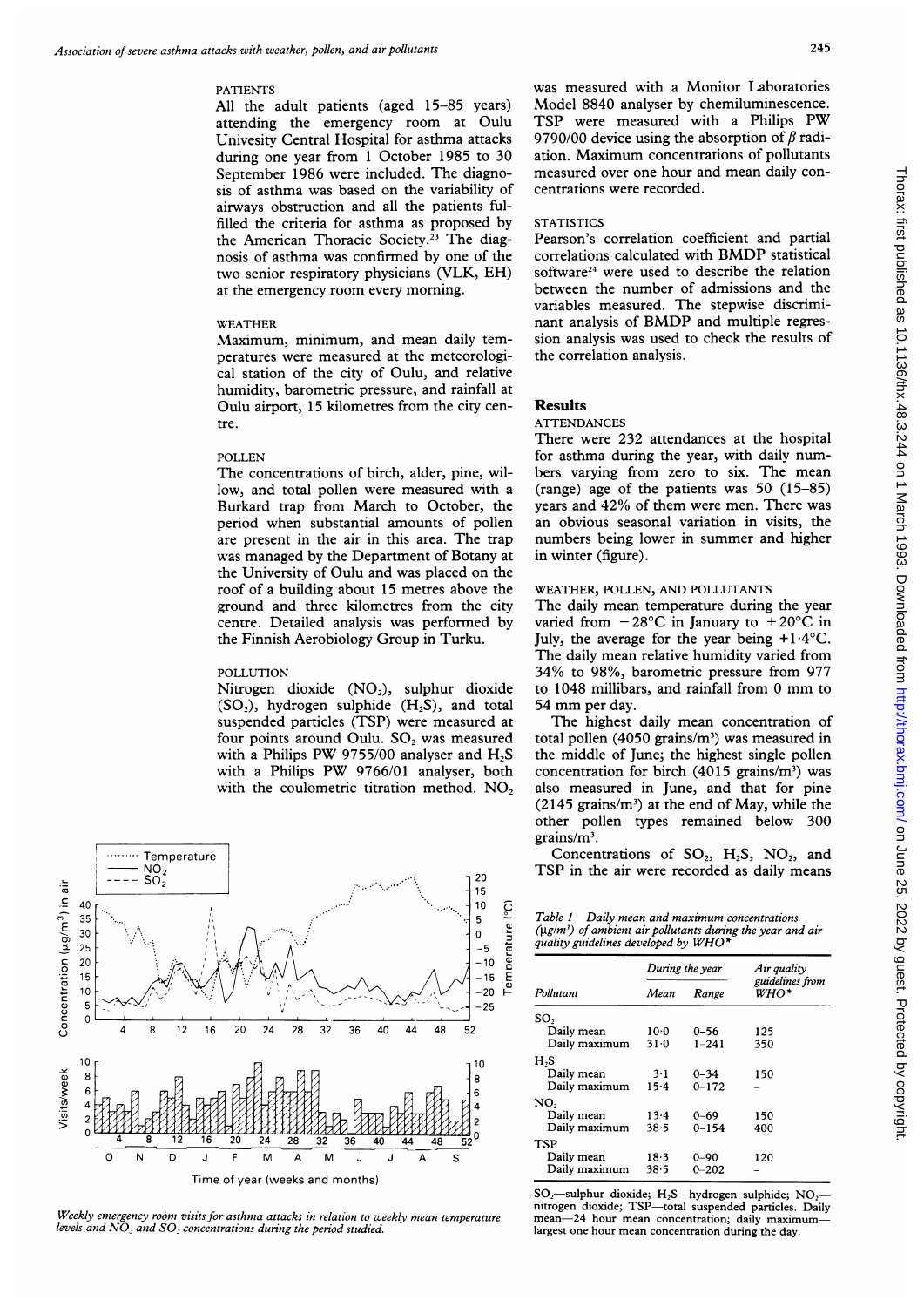Table 2 – Pearson correlation coefficients between pollutants or weather variables and daily visits for asthma attacks on the<br>previous day, the same day (day of attack) and the next two days during the whole year and also attack separately in summer and in winter

|                                     | Visits to emergency room for asthma |             |                   |                    |                         |                         |  |
|-------------------------------------|-------------------------------------|-------------|-------------------|--------------------|-------------------------|-------------------------|--|
| Pollutants and<br>weather variables | During the whole year               |             |                   |                    |                         |                         |  |
|                                     | Previous<br>day                     | Same<br>day | First next<br>dαν | Second next<br>day | In winter<br>(same day) | In summer<br>(same dav) |  |
| $\text{SO}_2$                       | 0.04                                | $0.13**$    | 0.05              | 0.08               | 0.11                    | 0.02                    |  |
| H,S                                 | $-0.06$                             | 0.09        | 0.07              | 0.01               | 0.11                    | 0.05                    |  |
| NO,                                 | 0.04                                | $0.20***$   | $0.14**$          | $0.12*$            | $0.27***$               | 0.01                    |  |
| TSP                                 | 0.02                                | $0.13**$    | 0.04              | 0.05               | 0.02                    | $0.15*$                 |  |
| Temperature                         | $-0.08$                             | $-0.09$     | $-0.08$           | $-0.11*$           | 0.06                    | $-0.05$                 |  |
| Humidity                            | 0.05                                | 0.07        | $0.10*$           | 0.08               | $-0.09$                 | 0.05                    |  |
| <b>Barometric pressure</b>          | 0.00                                | 0.02        | $-0.04$           | $-0.03$            | $-0.01$                 | 0.02                    |  |
| Rainfall                            | 0.03                                | $-0.08$     | 0.02              | 0.07               | $-0.03$                 | $-0.04$                 |  |

 $\overline{P_{\text{p}}}>0.05$ ; \*\*p < 0.01; \*\*\*p < 0.001.

 $SO<sub>2</sub>$ -sulphur dioxide; H<sub>2</sub>S-hydrogen sulphide; NO<sub>2</sub>-nitrogen dioxide; TSP-total suspended particles.

(24 hour mean concentrations) and daily maxima (largest one hour mean concentration during the day). The average daily means and means of daily maxima are shown in table 1, which also indicates the air quality guidelines developed by the WHO.

The weekly mean concentrations of SO, and NO, are shown in the figure, together with mean weekly temperatures and weekly numbers of attendances. The concentrations of SO,, TSP, and NO, were correlated with temperature:  $r = -0.66, -0.53,$  and  $-0.44$ respectively  $(p < 0.001)$ . Significant correlations were observed between  $NO<sub>2</sub>$  and  $SO<sub>2</sub>$  $(r = 0.48, p < 0.001)$  and between SO<sub>2</sub> and TSP  $(r = 0.31, p < 0.01)$ .

Table 3 Pearson correlation coefficients between pollutants or weather variables and weekly visits for asthma attacks during the same or the next week and between all emergency room visits, and partial correlations for the asthma visits in the same week after standardisation of temperature

| All visits<br>(same week) |           |                                 | Partial correlations              |  |
|---------------------------|-----------|---------------------------------|-----------------------------------|--|
|                           | Same week | Next week                       | for asthma visits<br>in same week |  |
| $-0.03$                   | $0.28*$   | $0.30*$                         | 0.16                              |  |
| 0.16                      | $0.24*$   | 0.15                            | $0.26*$                           |  |
| 0.03                      | $0.42***$ | $0.58***$                       | $0.36**$                          |  |
| 0.17                      | $0.24*$   | 0.20                            | 0.13                              |  |
| $-0.05$                   | $-0.25*$  | $-0.36**$                       |                                   |  |
| 0.06                      | 0.21      | 0.20                            | 0.03                              |  |
| $-0.14$                   | $-0.08$   | 0.07                            | $-0.09$                           |  |
| $-0.16$                   | $-0.07$   | $-0.16$                         | $-0.01$                           |  |
|                           |           | <i>Visits to emergency room</i> | Asthma visits                     |  |

 $*_p$  < 0.05;  $**_p$  < 0.01;  $***_p$  < 0.001.

 $\mathrm{SO}_2$ —sulphur dioxide;  $\mathrm{H}_2$ S—hydrogen sulphide;  $\mathrm{NO}_2$ —nitrogen dioxide; TSP—total suspended particles.

Table 4 Results of multiple regression analysis for association between attendances for asthma attacks and polutants or temperature

| Measured<br>variable | Whole year                |        | Winter                    |       | <b>Summer</b>             |       |
|----------------------|---------------------------|--------|---------------------------|-------|---------------------------|-------|
|                      | Regression<br>coefficient | p      | Regression<br>coefficient | p     | Regression<br>coefficient | D     |
| Intercept            | 1.858                     | 0.034  | 1.992                     | 0.035 | 4.379                     | 0.062 |
| NO,                  | 0.209                     | 0.0001 | 0.201                     | 0.014 | 0.041                     | 0.714 |
| SO <sub>2</sub>      | $-0.037$                  | 0.535  | $-0.024$                  | 0.710 | $-0.003$                  | 0.991 |
| $H_2S$               | 0.038                     | 0.740  | 0.132                     | 0.519 | 0.351                     | 0.125 |
| Temperature          | $-0.039$                  | 0.258  | 0.008                     | 0.880 | $-0.177$                  | 0.035 |
| r <sup>2</sup>       | 0.389                     |        | 0.497                     |       | 0.389                     |       |
| p                    | 0.0001                    |        | 0.0062                    |       | 0.029                     |       |

NO<sub>2</sub>-nitrogen dioxide; SO<sub>2</sub>-sulphur dioxide; H<sub>2</sub>S-hydrogen sulphide

RELATIONS BETWEEN ATTENDANCES AND WEATHER, POLLEN, OR POLLUTANTS

No association was found between concentrations of pollen in the air and attendances for attacks of asthma, the former being highest in early summer, when the number of attendances was low. The correlations between daily attendances and the meteorological variables and the air concentrations of pollutants are presented in table 2. Of the meteorological variables recorded, a low but significant correlation was found only between attendances and humidity or temperature.

Attendances during the whole year were most closely correlated with levels of NO,  $(r = 0.20, p < 0.001)$  and significant correlations also existed with  $SO<sub>2</sub>$  and TSP. The significance of the correlations disappeared with a lag of one or two days for pollutants other than  $NO<sub>2</sub>$ . In view of the great variation in attendances and measured variables during the year, the associations were also evaluated separately for the winter and summer periods. Only the correlation for  $NO<sub>2</sub>$  remained significant in winter and that for TSP in the summer period. For control purposes correlations were also calculated between the concentrations on a given day and attendances on the previous day, and these were definitely lower for all the pollutants.

Since the number of daily attendances was low, correlations were also calculated between weekly numbers of attendances and weekly mean concentrations of the pollutants (table 3). These were much higher for all the factors measured but only  $H_2S$  became significant in addition to those identified on a daily basis. Partial correlations after standardisation for temperature are also shown in table 3, as are the correlations between pollutants or weather variables and all emergency room visits (both for asthma and all other medical conditions) for control purposes.

To evaluate the relative importance of the various factors measured multiple regression analyses and discriminant analyses were carried out both for the whole year and separately for the winter and summer periods. In the stepwise procedure on a daily basis for the whole year only  $NO<sub>2</sub>$  was significantly associated with admissions  $(p < 0.001)$ . In winter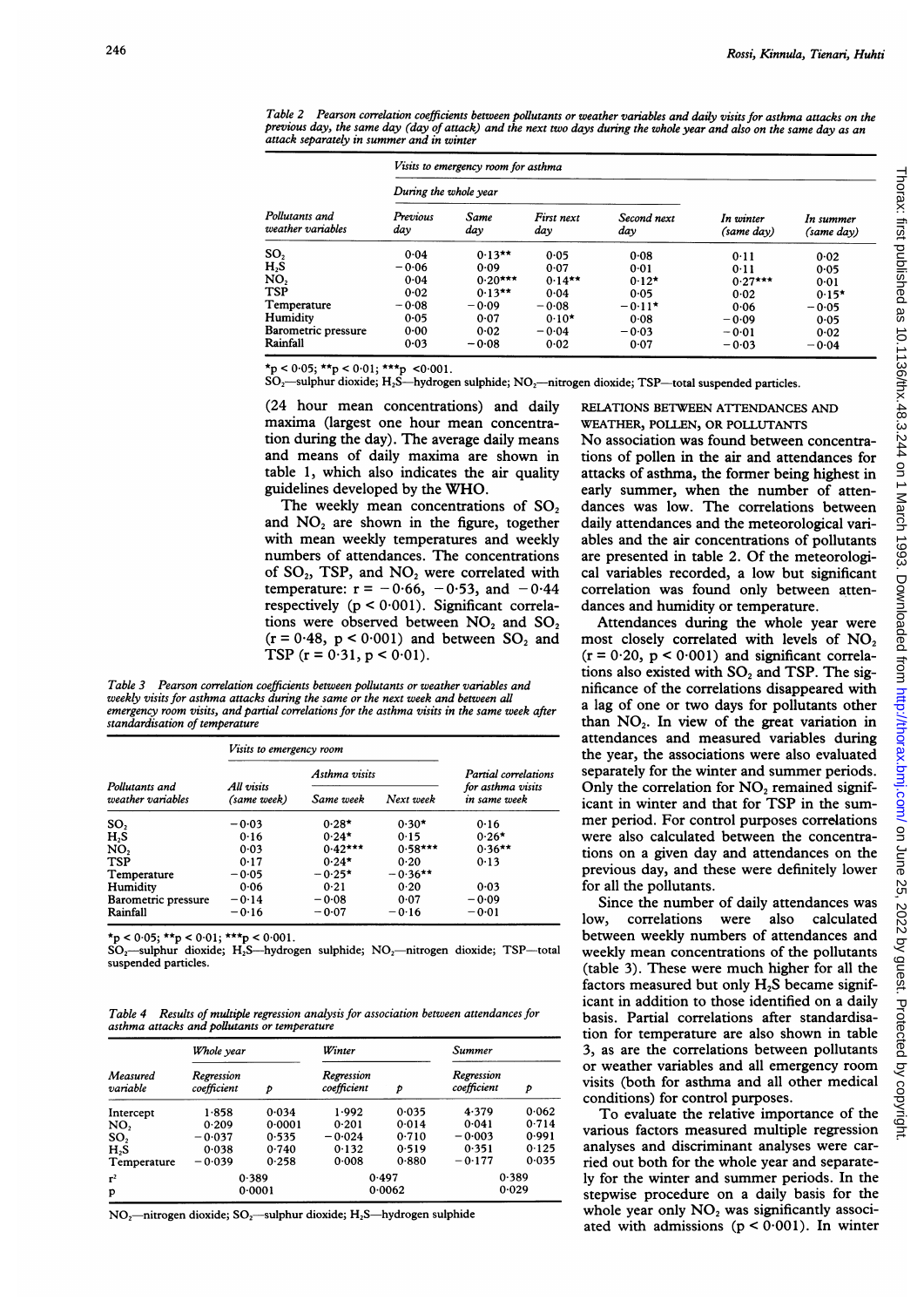there was an almost significant correlation for temperature ( $p < 0.05$ ) in addition to that for NO2, and in summer the temperature was most strongly associated with admissions ( $p$  < 0.01) followed by  $H_2S$  ( $p < 0.05$ ). The results of the stepwise discriminant analysis were similar; only NO<sub>2</sub> was selected in the discriminant function. The days with infrequent attendances were correctly classified in 71% of cases, but those with frequent attendances in only 46% of cases. The results of the regression analysis in which only pollutants and temperature are included are shown in table 4.

## **Discussion**

The attendances recorded here represent the number of severe attacks of asthma in the area as the University Hospital was the only emergency unit available and all asthma patients visiting the emergency room were included whether subsequently admitted to hospital or discharged directly. The quality of the air around Oulu has been monitored since 1970 so the methods used and the network of measurement points have been developed to obtain as accurate a picture as possible of the sources and levels of the main pollutants. The use of a Burkard trap to measure pollen concentration is a widely accepted method and the location of the trap makes it relatively representative of conditions in the area as a whole.

A seasonal variation in asthma attacks has been noted on many previous occasions<sup>25 26</sup> but its causes are unknown. The single year of the present survey makes the evaluation of seasonal factors difficult, but attendances were lower in summer and higher in winter. Associations between asthma exacerbations and meteorological factors have been reported elsewhere. Carey and Cordon<sup>27</sup> reported an association between asthma attacks and relative humidity, north easterly winds, and temperature in Bermuda even though temperature varied only from  $+16^{\circ}$ C to  $+27^{\circ}$ C. The variation in temperature in this study was much greater (daily means from  $-28^{\circ}$ C to  $+28$ °C) and the association with attendances was closer in the warm summer period than in the winter. This may be because patients spend more time indoors in winter than in summer.

The symptoms of asthma in children in Austria have been shown to increase with levels of pollen in the air, particularly when the concentration of fungal spores was included.28 We did not measure spore counts, but found no relationship between attendance and pollen counts, total pollen in the air being highest in June when there were fewer asthma attacks. Our series consisted of adults of whom about 40% were atopic, so the reason for this discrepancy may be related to the age of the patients and their type of asthma.

Higher frequencies and more severe forms of asthma have been observed in polluted than in non-polluted areas in some previous reports.<sup>20 29 30</sup> Although the association with

 on June 25, 2022 by guest. Protected by copyright. <http://thorax.bmj.com/> Thorax: first published as 10.1136/thx.48.3.244 on 1 March 1993. Downloaded from Thorax: first published as 10.1136/thx.48.3.244 on 1 March 1993. Downloaded from http://thorax.bmj.com/ on June 25, 2022 by guest. Protected by copyright

individual pollutants varies, SO, has been most convincingly documented as detrimental for asthma. The evidence comes both from epidemiological surveys pointing to an association between asthma exacerbations and SO<sub>2</sub> concentrations in the air<sup>19 26</sup> 31 and from experiments in which asthmatic patients have been found to be more sensitive to SO, than non-asthmatic patients.<sup>21</sup> <sup>32</sup> <sup>33</sup> We found a significant correlation between emergency attendances and levels of  $SO<sub>2</sub>$ , and this relationship became closer in winter than in summer. This difference is obviously due to the high intercorrelation between temperature and  $SO<sub>2</sub>$  levels, and suggests a combined effect of these two variables in asthmatic patients.

There are fewer epidemiological surveys in which an association has been found between asthma admissions and levels of  $NO<sub>2</sub>$  in the  $air,$ <sup>11.34</sup> and most of those with negative results were carried out under different climatic conditions from those in the present study. Experimental exposure to nitrogen oxides has shown that concentrations as low as  $0.30$ ppm increase the subsequent response to cold air in asthmatic patients.<sup>35</sup> In spite of the relatively low concentrations of pollutants in the Oulu air we found a significant correlation between emergency room attendances and levels of  $NO<sub>2</sub>$ , which was stronger in winter than in summer. The low winter temperatures in Oulu may explain these results, which are in agreement with those obtained in an investigation into levels of pollutants and asthma admissions in Helsinki<sup>34</sup> with similar weather and pollutant levels.

The mechanisms by which pollutants exert their effects on asthma are not clear, but the finding that small concentrations of NO, in inhaled air  $(210 \text{ mg/m}^3)$  increase airway responsiveness to carbacholine<sup>36</sup> or cold<sup>35</sup> and create an inflammation detectable by bronchoalveolar lavage<sup>37</sup> may represent a characteristic feature of the background effect of low level pollution on asthma. Current air pollution levels may be too low to cause attacks of asthma but they may irritate the airways and make them more sensitive to other triggers such as infection, allergens, or meteorological factors.

In summary, neither weather changes nor pollen levels directly precipitate severe attacks of asthma in adults. Air pollutants, especially NO2, seem to be associated with such exacerbations, but their interaction with meteorological factors makes it difficult to confirm the role of any one specific factor. These results obtained at relatively low air pollution levels nevertheless suggest that they do play some part in severe exacerbations of asthma and should be taken into account when standards for air pollution are reviewed.

This work was supported by grants from the Foundation for the Study of Allergy, Finland, and the Finnish the Study of Allergy,<br>Antituberculosis Association.

<sup>1</sup> Khot A, Burn R. Seasonal variation and time trends of deaths from asthma in England and Wales 1960-82. BM7 1984:289:233-4.

2 Woolcock AJ. Worldwide differences in asthma prevalence